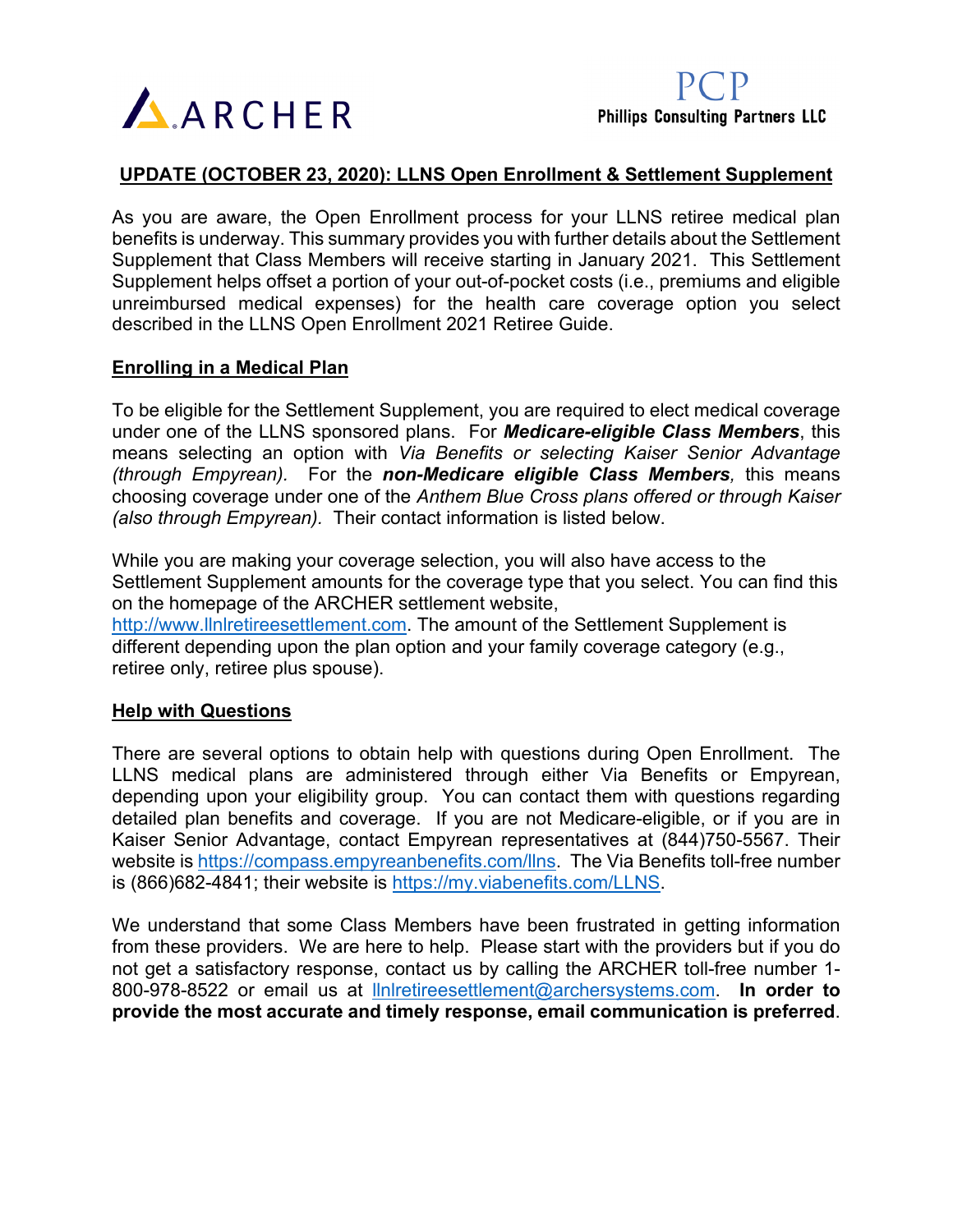**Important Note:** Empyrean and Via Benefits will not have information about the Settlement Supplemental – which is separate from LLNS.

# **Considerations if you are Medicare-eligible**

If you are Medicare-eligible and electing your Medical/Rx plan under Via Benefits, the 2021 annual Settlement Supplement provides \$598 per Class Member. The Settlement Supplement can be used to offset the premiums for the coverage you elect. It can also be used to reimburse eligible medical expenses. For those electing Kaiser Senior Advantage, your annual premium for coverage is \$3,012.12. Assuming you had 20+ years of service at retirement, you would receive \$2,450 from LLNS and your 2021 annual Settlement Supplement will be \$606 per Member for a total of \$3,056. You can apply this to your premium and will have \$43.88 remaining to pay for unreimbursed medical expenses. Please note that all references assume 20 or more years of service. If you worked less than 20 years, you receive a prorated share.

# **Considerations if you are Non-Medicare eligible**

If you are non-Medicare eligible, key considerations include how expenses are reimbursed under each option and how much you will be required to pay to purchase the coverage. We have linked the page with all of the Anthem and Kaiser plans for your reference: [https://benefits.llnl.gov/retirees/medical.](https://benefits.llnl.gov/retirees/medical) You can also find relevant links to other available benefits plans.

Once you review the available options, you can then compare the premium amounts for each coverage. For example, assume you are a Class Member with 20+ years of service upon retirement and electing retiree-only coverage. The table below shows your net outof-pocket cost for the premium after the Settlement Supplement is taken into consideration.

| Plan Option (Retiree Only)    | Annualized<br>Premium<br>Cost | Annual<br>Supplement | <b>Net Premium</b><br>Cost <sup>1</sup> |
|-------------------------------|-------------------------------|----------------------|-----------------------------------------|
| Kaiser                        | \$4,584                       | \$2,183              | \$2,401                                 |
| <b>Anthem Blue Cross Plus</b> | \$12,852                      | \$7,287              | \$5,565                                 |
| Anthem Blue Cross PPO         | \$7,308                       | \$3,400              | \$3,908                                 |
| Anthem Blue Cross Core Value  | \$1,368                       | \$0                  | \$1,368                                 |
| Anthem Blue Cross Core HDHP   | \$2,532                       | \$34                 | \$2,498                                 |
| Anthem Blue Cross EPO         | \$5,640                       | \$2,218              | \$3,422                                 |

<sup>1</sup>You will must still pay the full premium to LLNS for coverage. The Settlement Supplement will be reimbursed separately as expenses are incurred.